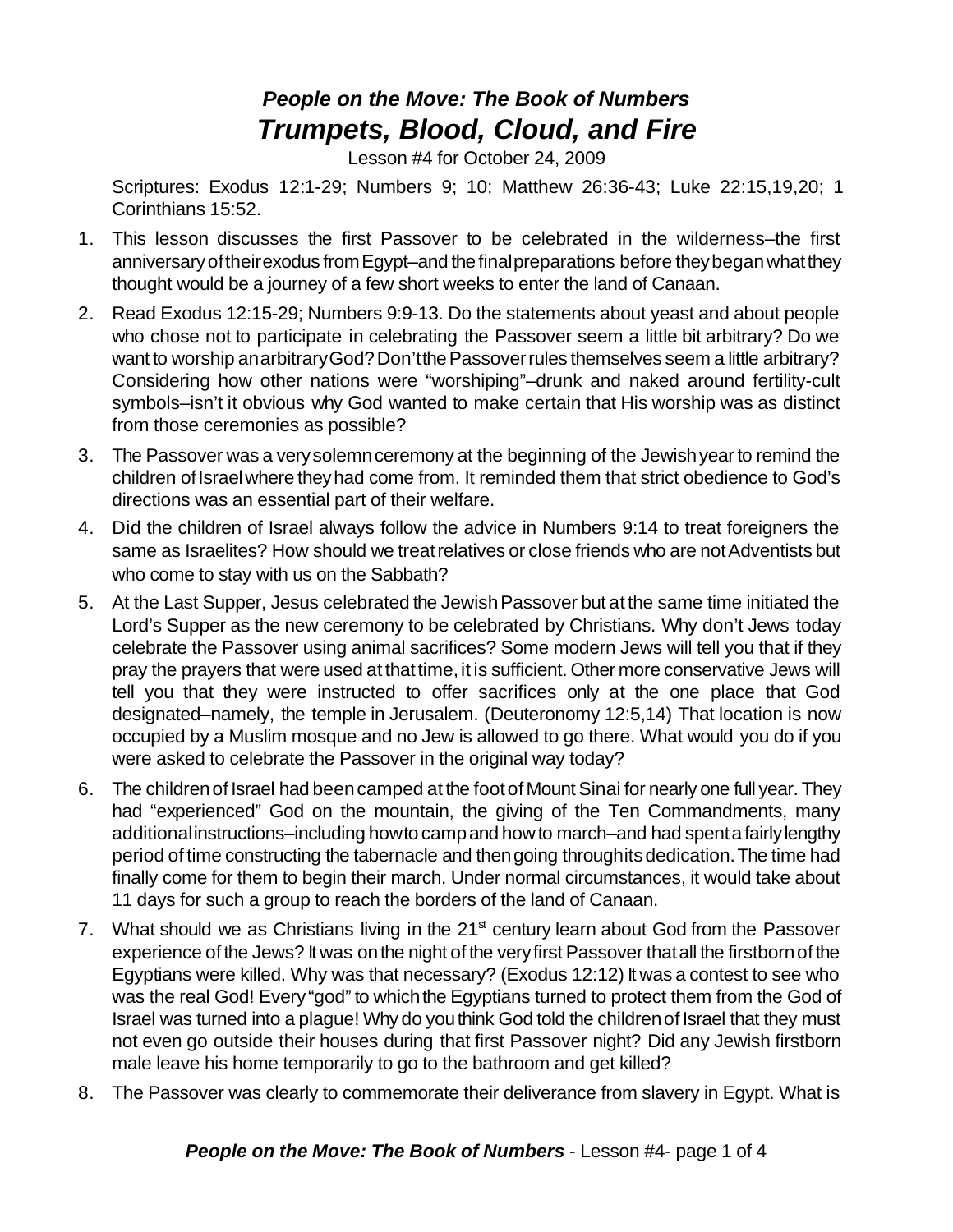the Lord's Supper to commemorate for Christians? Have we not experienced a great deliverance? Are we as happy to be delivered from sin as the Israelites were to be delivered from Egypt?

- 9. It is obvious in reading the early chapters in Numbers that God gave the children of Israel many very concrete reminders of His instructions and guidance. Do we need more concrete reminders in our day? Would we be better Christians if we had a "fiery cloud" to guide us and direct us in our daily activities? Wouldn'tthatbe impressive? Whatkind of clear evidence do we have as Christians that God is leading us? Now that we have the Bible, is that all the guidance and direction that we need? Have you experienced direct guidance from the Holy Spirit in your life? Have you "heard" God's voice? Have you "seen" His hand moving in your life? There are many stories told, especially from more primitive areas, about God doing some fairly miraculous things even in our day. Why doesn't He do that for us?
- 10. Human beings have always longed for tangible evidence of God's presence and His guidance. Think of all the ancient religions that established idols or icons of various types to represent "god." Of course, if you represent your "god" by an idol or an icon, then you can manipulate that idol or icon in whatever way you want. That is exactly the opposite of what God wants. He always knows what is best for us, and He wants us to follow His guidance. Consider how many times we have seen in the news about someone claiming they have seen a likeness of the "VirginMary" in the snowor ona windowpane or in some food or in some other unusual location. Would we be better off if God gave more direct and clear tangible guidance today? Who else would immediately use such methods also?
- 11. Do we really need more tangible evidence than all the promises God has given us in the Bible? Don't we have enough clear guidance there? Are we making full use of the evidence that we already have?
- 12. Remember Ellen White's words, "We have nothing to fear for the future, except as we shall forget the way the Lord has led us, and His teaching in our past history."—*General Conference Bulletin*, 1893, p. 24; *Life Sketches*, p. 196; *Testimonies to Ministers*, p. 31; *3SM* 162.3.
- 13. Howimportant is it for us to remember all the details of all the stories and all the teachings that we have in Scripture? We all have had numerous experiences when we forgot something like the keys, an anniversary, someone's birthday, etc. But what about forgetting God? Is it important for us to study the Bible enough so that we clearly understand the basic principles taught there?
- 14. The ancient peoples–including the tribes of Israel–often used horns of various kinds as signals. A common horn/trumpet consisted of a Shofar, an Addax horn with the tip cut off so thatit could be blown into to make noise. But God asked Moses to make two silver trumpets. They were long straight bugle-type instruments flared at one end. Everyone in the camp was taught that only the priests were allowed to blow those trumpets. (Numbers 10:8) They were also taught what the different signals from the trumpets meant. One of the main uses for those silver trumpets was to notify everyone that it was time to march and to move camp. The cloud would lift from the tabernacle and "move out," the priests would blow the trumpets, people would prepare themselves, and the ark of the covenant borne by the Kohathites would lead the way. (Numbers 10:33,35; Joshua 3:3,4) Later, the trumpets were used when the children of Israel went to war. When blown by the priests, they were an indication that God would be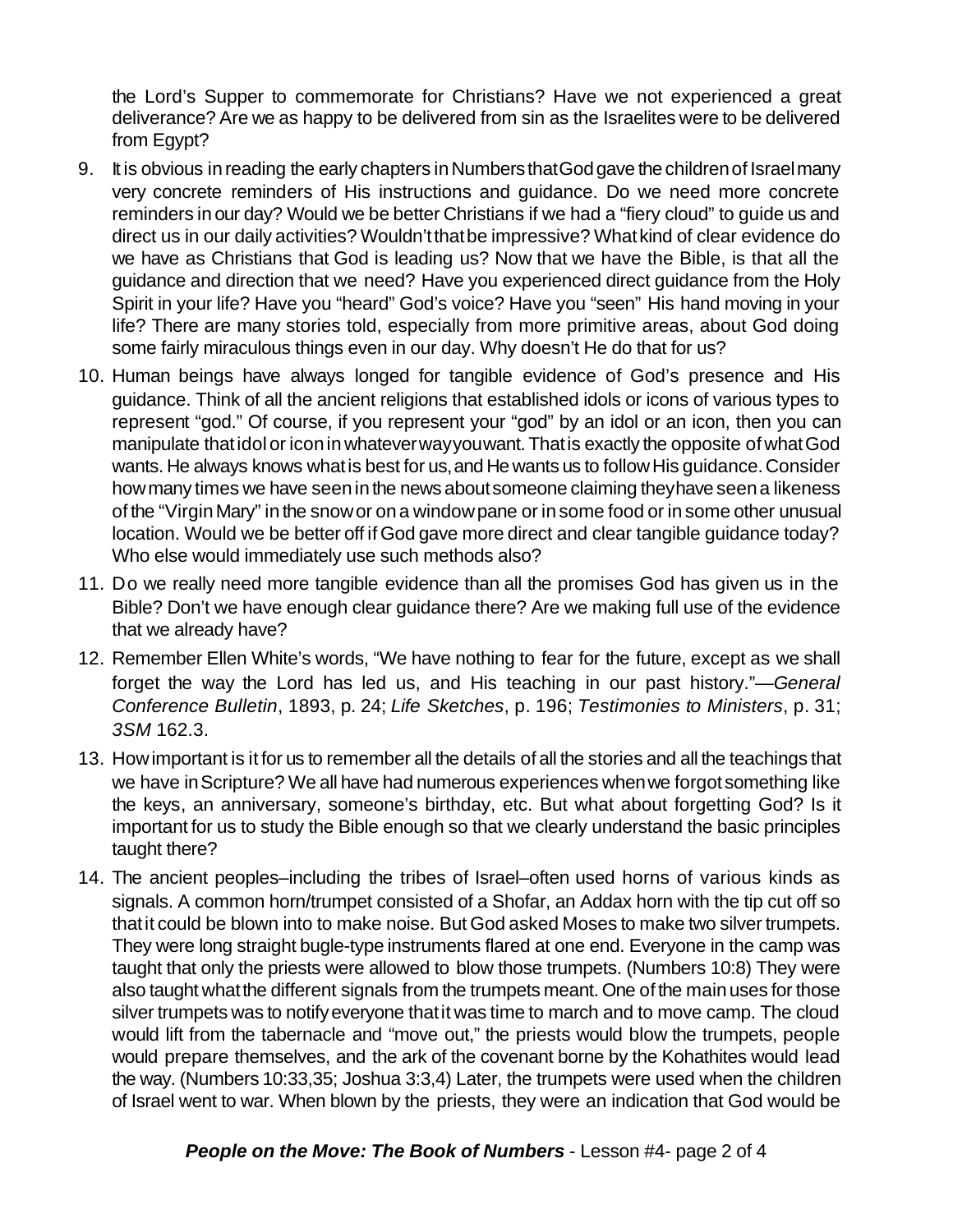with them in their battle. (Numbers 10:9,10) Why do you think God thought that the children of Israel needed clouds, fiery signals, and trumpets to direct them? Do you wish that we had more tangible guidance from God in our day?

- 15. Someday soon, we will hear the unmistakable sound of a verydifferent trumpet! Whatdo you suppose that will sound like? (1Corinthians 15:52; 1 Thessalonians 4:13-18; John 5:28,29; Matthew 24:31)
- 16. Which would you rather have ina verydifficult time, a silver trumpet, a cloud and a column of fire, or the clear guidance of God's Word? What will Satan do at the end? (Revelation 13)
- 17. Read Numbers 10:29-32. Why do you suppose that brief conversation between Moses and his brother-in-law is recorded in Scripture? Did Hobab go with them or not? (Judges 4:11) Does it reveal a lack of faith in God on the part of Moses? Or did he just enjoy the company ofhisbrother-in-law? Did Moses believe thathis wife needed somemoralsupport? (Numbers 12:1) Remember that Hobab was also a descendant of Abraham. (Genesis 25:1-6; Exodus 2:18; 18:1,12)
- 18. Even Jesus longed for human companionship and support at critical times in His ministry. (Luke 9:28-31; Matthew 26:36-43) Can you think of times when you really felt the need for human companionship, comfort, even guidance?
- 19. Do we need tangible evidence of God's guidance in our day? Does God have clear ways of guiding us even on a personal basis without using something tangible? Are impressions a reliable guide?

Impressions alone are not a safe guide to duty. The enemy often persuades men to believe that it is God who is guiding them, when in reality they are following only humanimpulse.*Acts of the Apostles* 279 (1911);*AdventReview and Sabbath Herald*, August 24, 1911

Do you know of examples in modern times when beings have appeared and guided humans and thensuddenly disappeared? Are those examples of the work of angels? Remember that we believe thatany new evidence that comes from God must be consistent with the evidence that we already have from God. God will never lead us in a direction in contradiction to how He has led us in the past.

- 20. When the children of Israel set off from Mount Sinai toward the land of Canaan, what was on their minds? Under normal circumstances that would have been a journey of about 11 days. In light of this, why do you suppose the children of Israel were willing to camp onthe border of Canaan for 40 days awaiting the return of the spies? Why do you think God led them to the north and east through difficult mountain passes (*Patriarchs and Prophets*, p. 377) instead of directly north along the coastal route through the land of the Philistines? (Exodus 13:17) Why does God allow us to suffer difficulties in our day?
- 21. God could easily have led the children of Israel in any direction and kept them safe even marching through the land of the Philistines.
- 22. Read Numbers 10:35,36. When Moses gave the signal to the priests and the sound of the trumpets was heard, the tribes of Israel would set off. The cloud and the ark carried by the Kohathites led the way, followed by the tribes of Judah, Issachar, and Zebulun. Thenwent the tent structures from the tabernacle with the clans of Gershon and Merari taking charge. The tribes of Reuben, Simeon, and Gad marched next followed by the holy furnishings from the

*People on the Move: The Book of Numbers* - Lesson #4- page 3 of 4